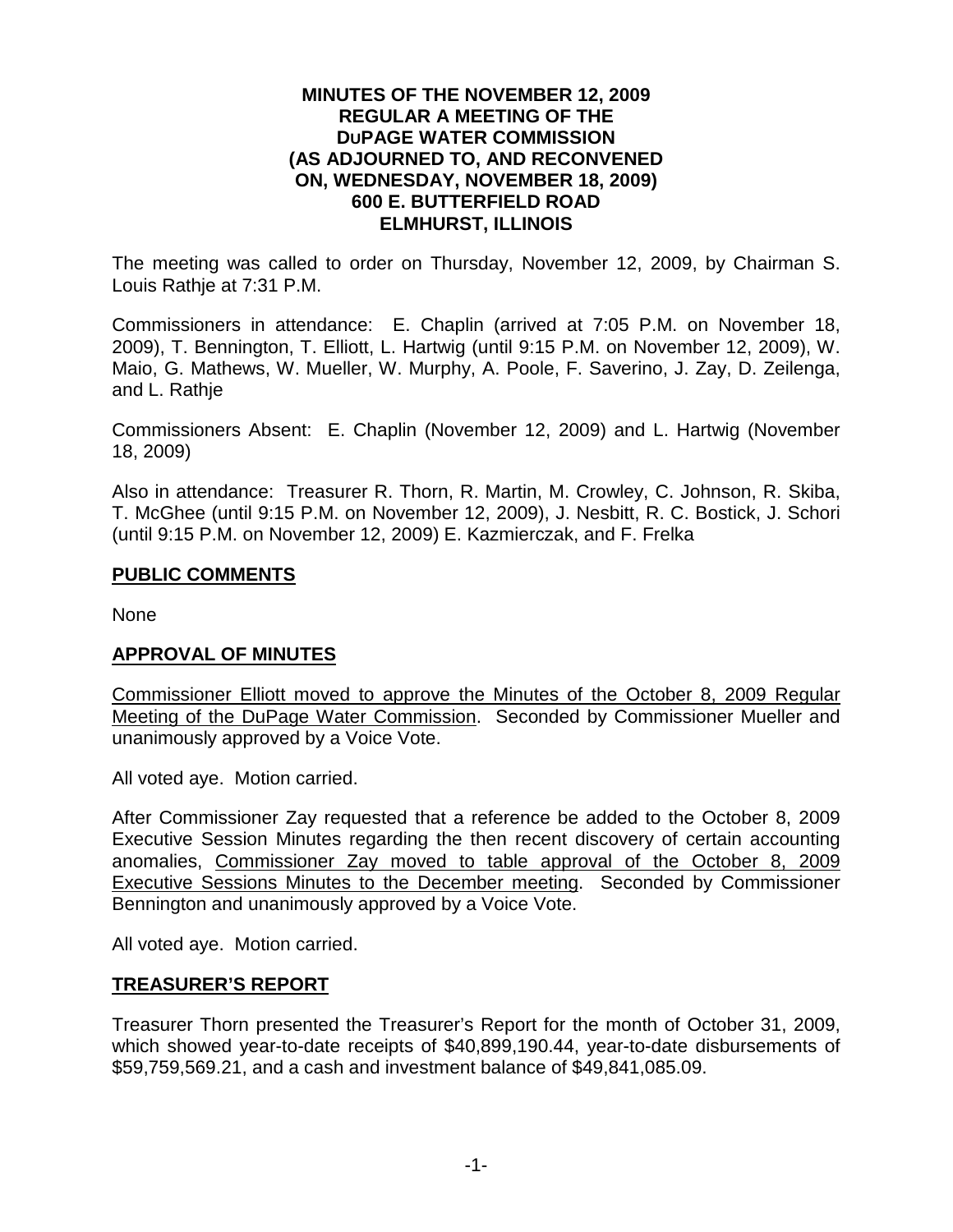Commissioner Murphy moved to accept the October 2009 Treasurer's Report. Seconded by Commissioner Mueller.

Commissioner Zay noted his concerns regarding the Commission's current financial situation and questioned the accuracy of the Treasurer's Report as presented. Former Financial Administrator Skiba reassured the Board that the Treasurer's Report provided had been balanced to the penny and was up-to-date.

After Commissioner Maio confirmed with the Staff Attorney that there was no statutory requirement for the Board to accept the Treasurer's Report, Commissioner Maio moved to defer acceptance of the October 2009 Treasurer's Report until the end of the meeting. Seconded by Commissioner Bennington and unanimously approved by a Voice Vote.

All voted aye. Motion carried.

## **COMMITTEE REPORTS**

### **Administration Committee – Reported by Commissioner Murphy**

Commissioner Murphy reported that the Administration Committee reviewed all items listed on the Administration Committee agenda and, specifically, the updated rules and regulations for the implementation of the January 1, 2010, comprehensive amendments to the Illinois Freedom of Information Act, noting that Staff Attorney Crowley had provided a detailed overview for the Board and requesting that the Commissioners promptly review the materials as the item would be on the December Agenda for approval.

## **Engineering & Construction Committee – Reported by Commissioner Maio**

Commissioner Maio reported that the Engineering & Construction Committee reviewed all items listed on the Engineering & Construction Committee agenda, noting that all current projects seem to be on schedule and that all requests for additional funds should be held until after the presentation on the Financial Review.

#### **Finance Committee – Reported by Commissioner Mathews**

Commissioner Mathews reported that the Finance Committee reviewed all items listed on the Finance Committee agenda and, specifically, conducted an extensive review of the Treasurer's Report.

#### **CHAIRMAN'S REPORT**

Chairman Rathje reminded the Board of the upcoming Water Conservation breakfast being held on Tuesday, November 17<sup>th</sup> at BoBak's Signature Room with guest speaker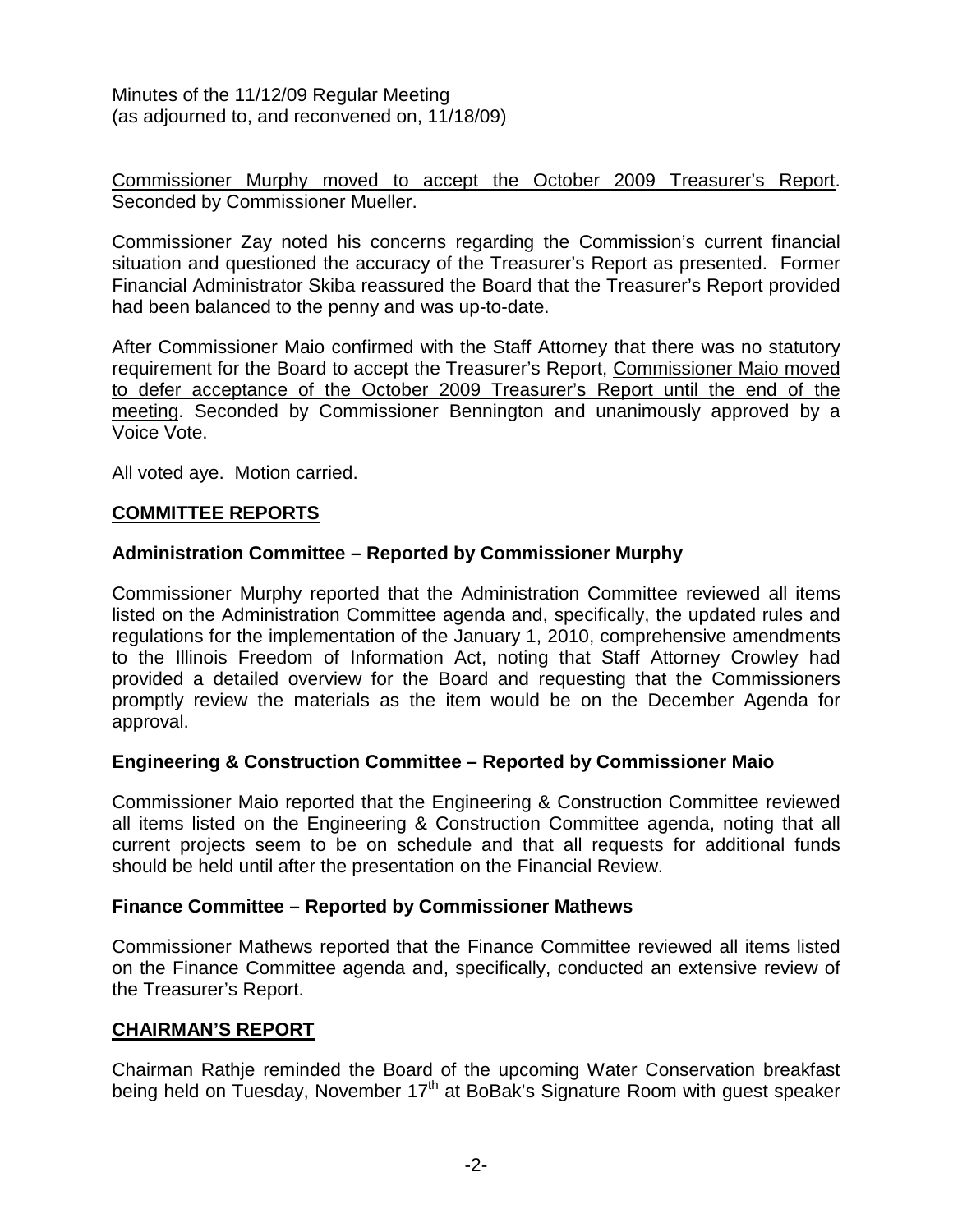David Dempsey and also noted that General Manager Martin canceled the Commissioner and Staff Holiday parties in consultation with Chairman Rathje.

## **MAJORITY OMNIBUS VOTE AGENDA**

Commissioner Zay requested that Ordinance No. O-13-09 and R-65-09 be removed from the Omnibus Vote Agenda for separate consideration. Commissioner Zay then withdrew his request and moved to suspend the regular order of business and take up the Financial Evaluation Agenda item before the Board approves any of the other items listed on the Agenda. Seconded by Commissioner Bennington and unanimously approved by a Voice Vote:

All voted aye. Motion carried.

## **NEW BUSINESS**

General Manager Martin began the Financial Evaluation with a PowerPoint presentation. During the PowerPoint presentation, Commissioner Maio asked the following question: "Did staff provide to the Commission for approximately the last two years, financial recommendations for the Board to adopt, based on what is now known to have been faulty financial reports that they provided to the Commission?" General Manager Martin responded in the affirmative. The Commissioners then discussed their concerns, including:

- The insufficiency of rates, based upon the FY 2009-2010 Budget, to cover daily operation costs in conjunction with the City of Chicago's water rate increases and the monthly shortage, on a non-discretionary basis, of approximately \$2 - \$2.5 million per month.
- The inability to maintain unrestricted reserves at the target balance of \$20 million.
- The inaccuracy or insufficiency of the financial data and other information provided by staff for the past several years and the auditor's role in verifying that data.
- The length of service of the auditing firm, McGladrey and Pullen, from 2003 to present.
- Staff's recommendation for a \$30 million short term borrowing to abate the property tax levy in February 2010 and to cover construction costs from November 2009 – January 2010 and water purchases.
- Staff's recommendation for a \$60 million long term borrowing that would allow the Commission to repay the short term loan, defer a water rate increase until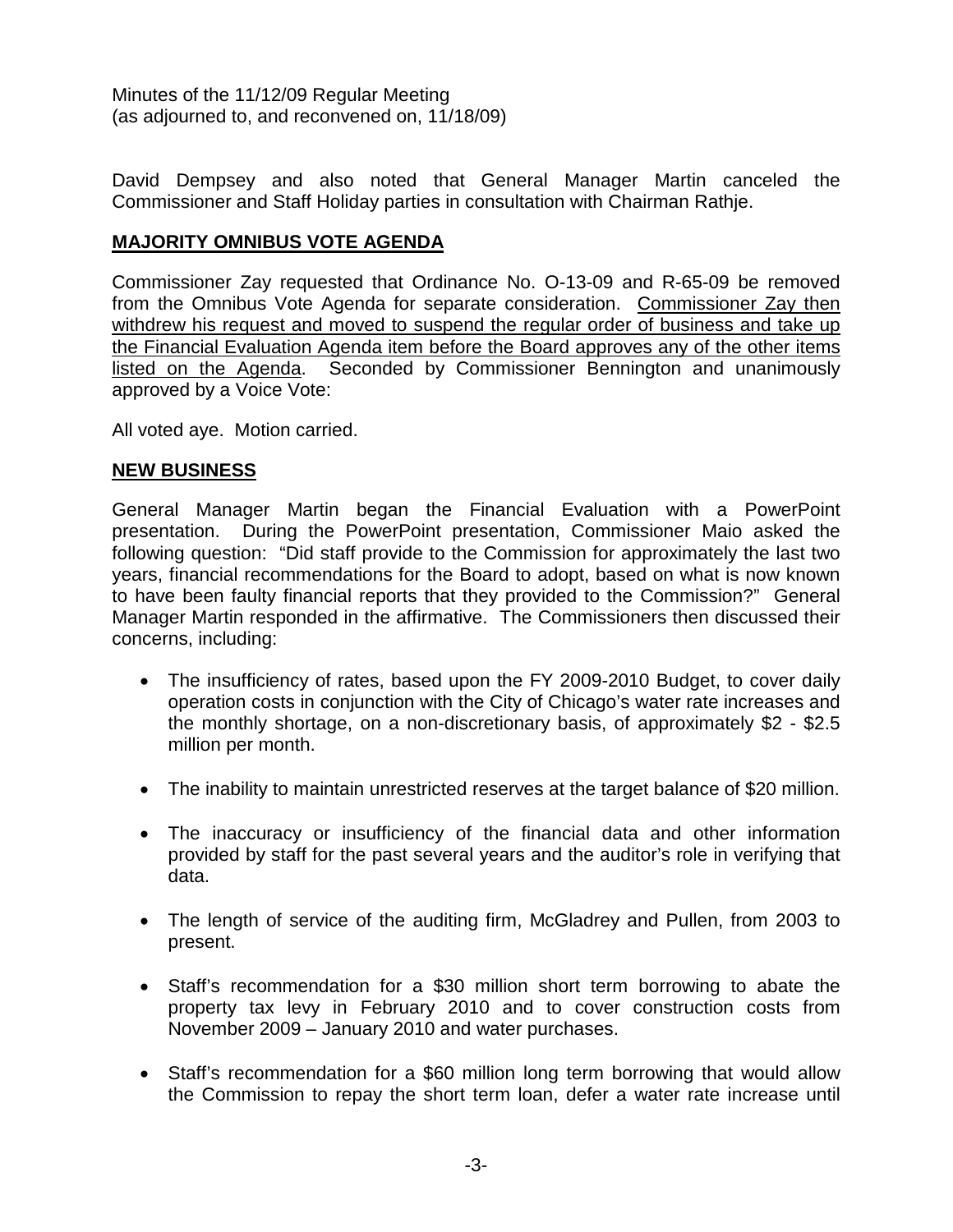May 1, 2010, fund outstanding construction obligations, and re-establish reserves.

- The need for, and timing of, a water rate increase, with staff proposing a onetime increase of 42% as of May 1, 2010, and regular increases thereafter as needed to coincide with City of Chicago rate increases, and whether the Commission should continue its practice of subsidizing the Fixed Costs portion of the water rate.
- The lack of accounting for the amount of sales taxes used to subsidize water purchases.

Commissioner Zay thanked former Financial Administrator Skiba for helping and for doing a great job. Commissioner Zay suggested getting a forensic audit prepared before applying for a short-term loan, noting the outside forensic auditor should report directly to the Board.

Commissioners Elliott and Hartwig agreed with Commissioner Zay and added that special legal counsel reporting directly to the Board should also be retained.

Commissioner Maio suggested seeking proposals from accounting firms such as Deloitte & Touche or from a firm of similar caliber and referring to Commissioner Elliott for a recommendation as to legal counsel. After determining it was the consensus of the Commissioners to defer the rest of the Agenda items to allow more time for the Commissioners to thoroughly review the financial material presented, Chairman Rathje reported that the meeting should be adjourned to 7:00P.M. on Wednesday, November 18, 2009, and Chairman Rathje selected Commissioners Elliott, Mathews, and Zeilenga to act as the Board's liaisons or informal subcommittee with respect to the various pending financial matters, including retention of a forensic auditor and special legal counsel.

Before the meeting was adjourned to November 18, 2009, General Manager Martin referred to the Agenda item of retaining the services of a Financial Advisor and asked the Board for direction and approval.

Commissioner Mueller moved to retain the services of Speer Financial, Inc. in accordance with its proposal dated November 6, 2009. Seconded by Commissioner Hartwig and failed by a Roll Call Vote for lack of an approving special majority:

- Ayes: T. Elliott, L. Hartwig, G. Mathews, W. Mueller, W. Murphy, F. Saverino, and L. Rathje
- Nays: T. Bennington, W. Maio, A. Poole, J. Zay, and D. Zeilenga

Absent: E. Chaplin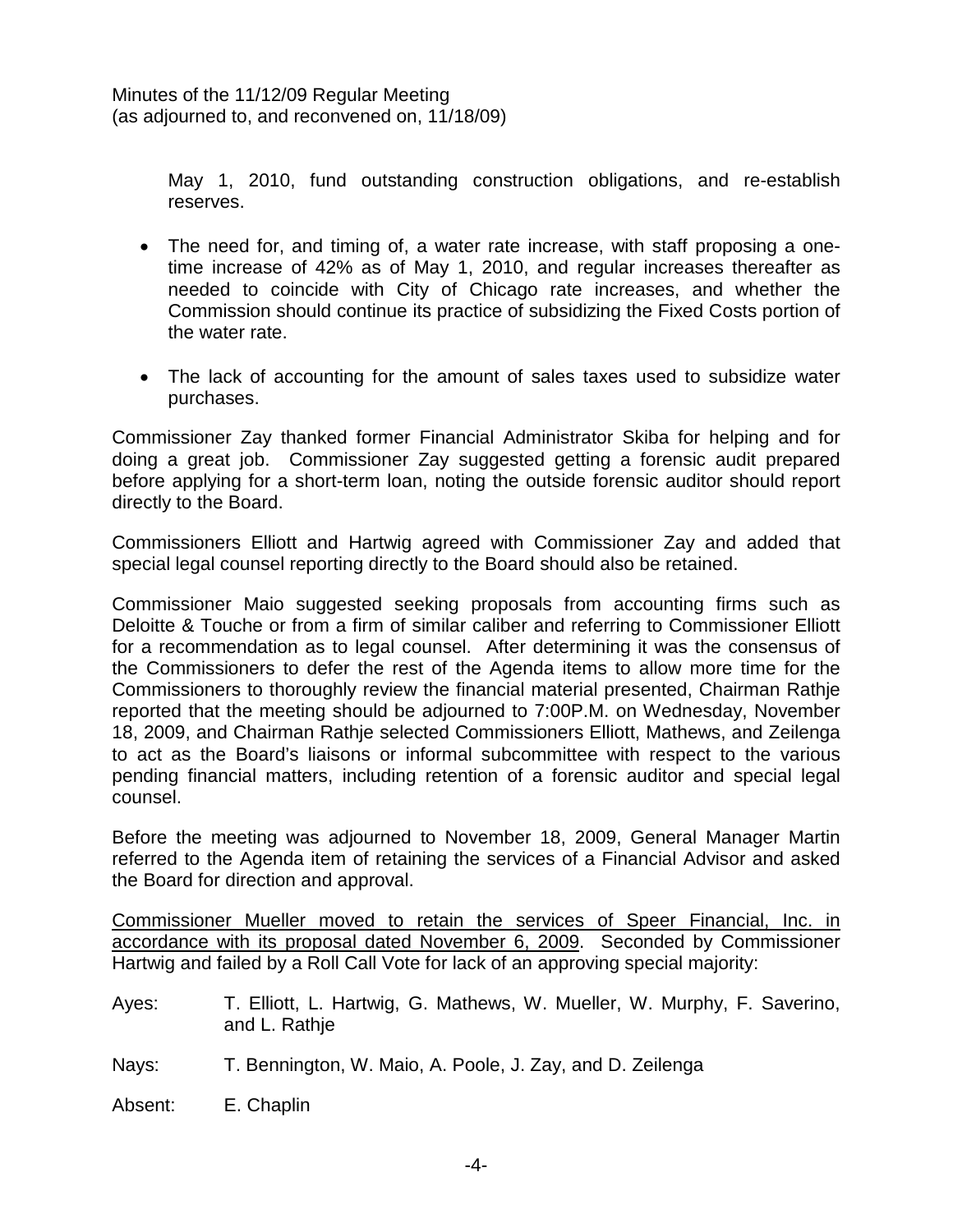At 9:15 P.M., Commissioner Maio moved to adjourn the meeting to 7:00 P.M. on Wednesday, November 18, 2009, at 600 East Butterfield Road, Elmhurst, Illinois. Seconded by Commissioner Bennington and unanimously approved by a Voice Vote.

All voted aye. Motion carried.

After the November 12, 2009, regular meeting of the DuPage Water Commission was adjourned to 7:00 P.M. on Wednesday, November 18, 2009, at 600 East Butterfield Road, Elmhurst, Illinois, the meeting reconvened at 7:03 P.M. on Wednesday, November 18, 2009, at 600 East Butterfield Road, Elmhurst, Illinois.

Commissioners in attendance: T. Bennington, E. Chaplin (arrived at 7:05 P.M.), T. Elliott, W. Maio, G. Mathews, W. Mueller, W. Murphy, A. Poole, F. Saverino, J. Zay, D. Zeilenga, and L. Rathje

Commissioners Absent: L. Hartwig

Also in attendance: Treasurer R. Thorn, R. Martin, M. Crowley, C. Johnson, R. Skiba, J. Nesbitt, R. C. Bostick, E. Kazmierczak, and F. Frelka

### **NEW BUSINESS**

Chairman Rathje directed General Manager Martin to review staff's recommendations regarding a financial action plan. General Manager Martin reported his recommendations as follows:

- Continue with the hiring process for a new Financial Administrator
- Hire a Financial Advisor and Bond Counsel
- Seek both short and long term borrowings at \$30MM short term and \$60MM long term

Commissioner Chaplin arrived at 7:05 P.M.

General Manager Martin concluded his recommendations, referencing the proposed one-time rate increase of 42% as of May 1, 2010, regular rate increases thereafter as needed to coincided with City of Chicago rate increases, and continuing the practice of subsidizing the Fixed Costs portion of the water rate.

Commissioner Zeilenga referred to several handouts distributed to the Commissioners, which included a breakdown of a three-phase financial plan: Phase 1 would identify all issues, such as, evaluating financial statements for the current financial situation and determining shortfalls in monthly operations, if/what bonds can be refinanced, issues with abating the 2010 property tax, water rate increases, short and long term borrowing, etc.; Phase 2 would determine the financial direction needed by hiring the services of a financial management consultant; and Phase 3 would be to conduct a thorough audit,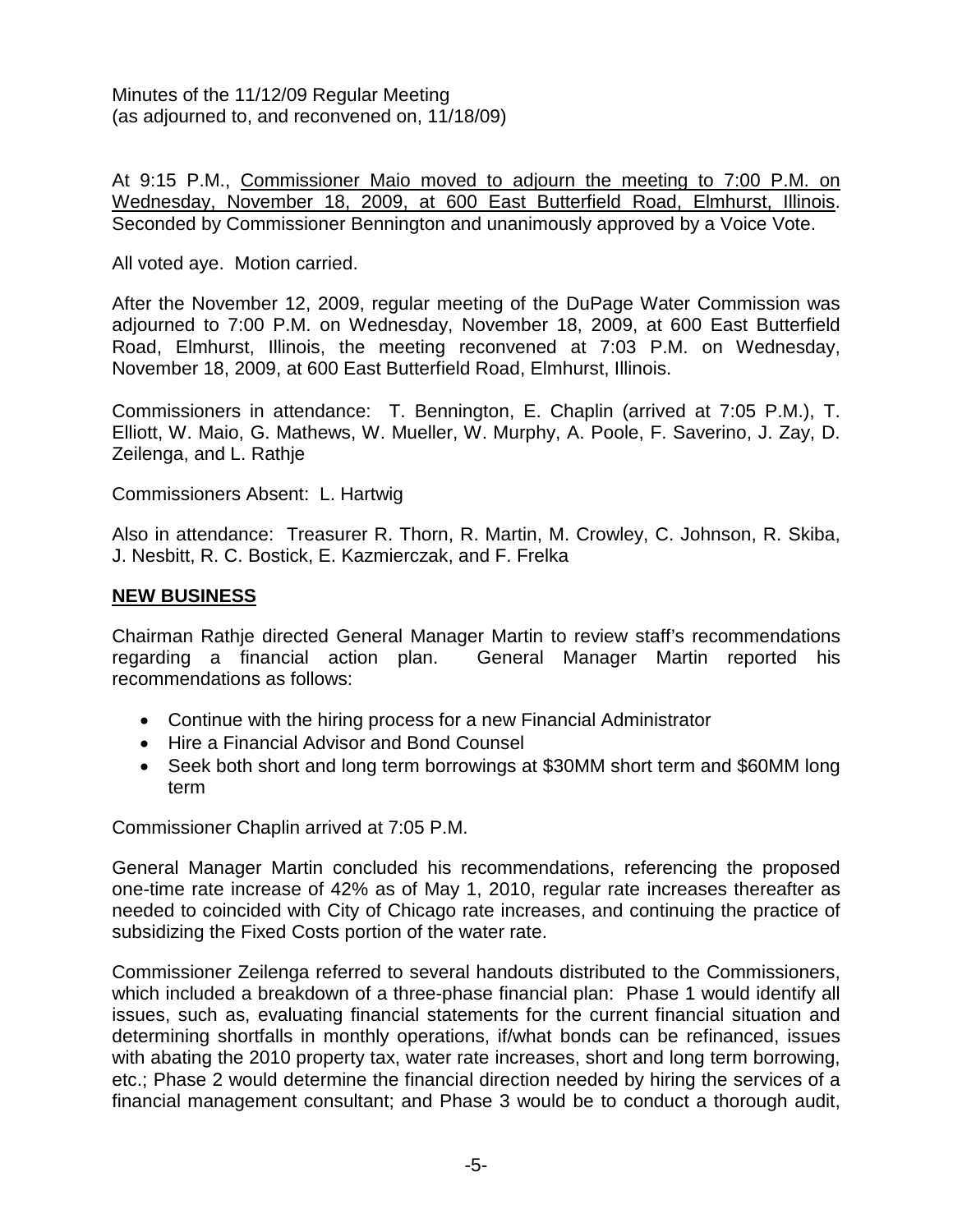specifically with a forensic audit team, to identify all issues involved, fix the problems, and implement action plans to avoid a repeat in the future.

Commissioner Zeilenga then recommended retaining the services of Deloitte & Touche LLP retired partner, Philip C. Adams, Jr., as a Financial Management Consultant. Commissioner Zeilenga noted that Mr. Adams is a respected friend of his and offers 35 years of experience and is available to start immediately at a cost of \$1,500 per day but not-to-exceed \$30,000.00. Commissioner Zeilenga concluded his recommendation by noting that Mr. Adams would be a short term consultant (3 - 4 weeks) to get the ball rolling and then would turn things over to the forensic accounting firm to continue with the evaluation and forensic audit.

With regards to the Agenda for the reconvened portion of the Commission's regular November meeting, Commissioner Zay noted his concerns with adding additional items to an agenda for a meeting that was adjourned to, and reconvened at, a later date, noting that he checked with State's Attorney Tony Hayman and Mr. Hayman disagreed with Staff Attorney Crowley's opinion. Staff Attorney Crowley reassured the Board that, as stated in an earlier email which included citation to state statute, nothing in the Open Meetings Act prohibits changes to the agenda of reconvened meetings so long as public notice is given at least 48 hours in advance and, in fact, if no change had been made to the Agenda, then no public notice would have been required.

In referring back to various accounting firms, Commissioner Zeilenga stated that he has been in contact with the accounting firms of Deloitte & Touche LLP and Crowe Horwath, noting that both firms are qualified in public and government financing and are available to conduct the forensic audit.

Chairman Rathje asked if rates were provided. Commissioner Zeilenga stated that Deloitte & Touche requires a \$50,000 retainer fee up front, but that Crowe Horwath did not submit rates as of yet.

After Commissioner Murphy noted his appreciation to Commissioners Elliott, Mathews, and Zeilenga for their hard work, Commissioner Murphy moved to appoint Commissioner Zeilenga to be the Board liaison on the team, to retain the services of Philip Adams, retired partner of the accounting firm of Deloitte and Touche LLP, as a financial management consultant at a rate of \$1,500/per day but not-to-exceed \$30,000.00, and to retain the services of Deloitte & Touche LLP to conduct the forensic audit. Seconded by Commissioner Maio.

Commissioner Zay noted his concerns with Deloitte and Touche requiring an upfront retention fee of \$50,000.00 for forensic auditing services versus retaining the services of Crowe and Horwath which did not include a required retainer fee and, therefore, from a cost savings perspective, Commissioner Zay stated that he is leaning towards retaining the forensic auditing services of Crowe and Horwath. Commissioner Elliott suggested holding further discussion until after the Board discusses in Executive Session the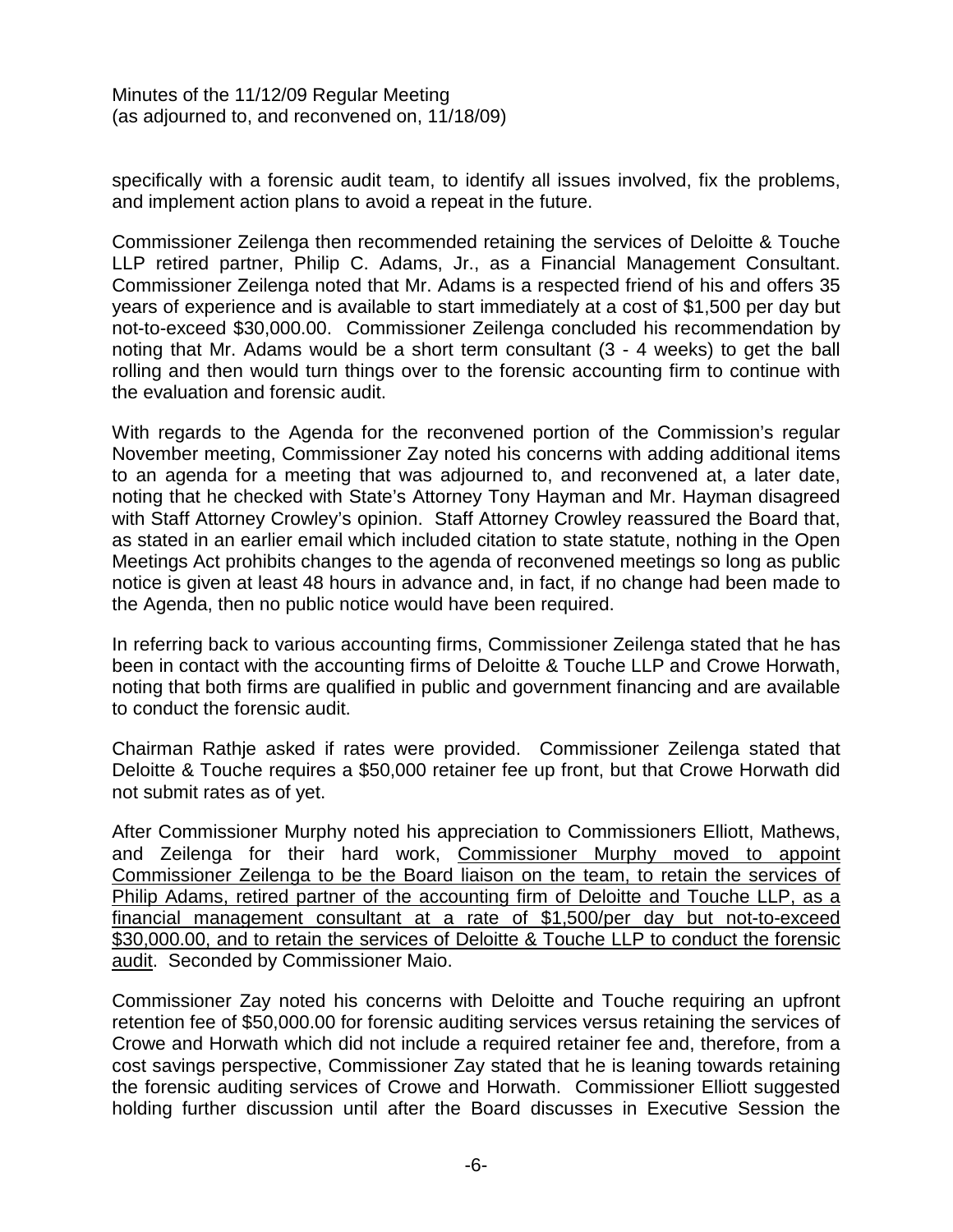retention of legal counsel. At which point, Commissioner Rathje suspended the regular order of business to go into Executive Session for a discussion concerning the retention of legal counsel.

## **EXECUTIVE SESSION**

Commissioner Elliott moved to go into Executive Session to discuss matters related to personnel pursuant to 5 ILCS 120/2(c)(1) and (2). Seconded by Commissioner Murphy and unanimously approved by a Roll Call Vote:

- Ayes: T. Bennington, E. Chaplin, T. Elliott, W. Maio, G. Mathews, W. Mueller, W. Murphy, A. Poole, F. Saverino, J. Zay, D. Zeilenga, and L. Rathje
- Nays: None
- Absent: L. Hartwig

The Board went into Executive Session at 7:31 P.M.

Commissioner Mueller moved to come out of Executive Session at 8:10 P.M. Seconded by Commissioner Elliott and unanimously approved by a Voice Vote.

All voted aye. Motion carried.

Commissioner Elliott temporarily left the meeting at 8:11 P.M.

Based on the discussion during Executive Session, Commissioner Murphy as the movant, and Commissioner Maio as the seconder, agreed to withdraw the pending motion and second.

Commissioner Maio moved to retain the services of Philip Adams for financial management assistance in the amount of \$1,500.00/per day but not to exceed \$30,000.00 in accordance with the proposal. Seconded by Commissioner Mueller and unanimously approved by a Roll Call Vote:

- Ayes: T. Bennington, E. Chaplin, W. Maio, G. Mathews, W. Mueller, W. Murphy, A. Poole, F. Saverino, J. Zay, D. Zeilenga, and L. Rathje
- Nays: None
- Absent: T. Elliott and L. Hartwig

After Commissioner Zay strongly urged the Board to defer the process of hiring a new Financial Administrator until all financial issues had been resolved, Commissioner Elliott returned to the meeting.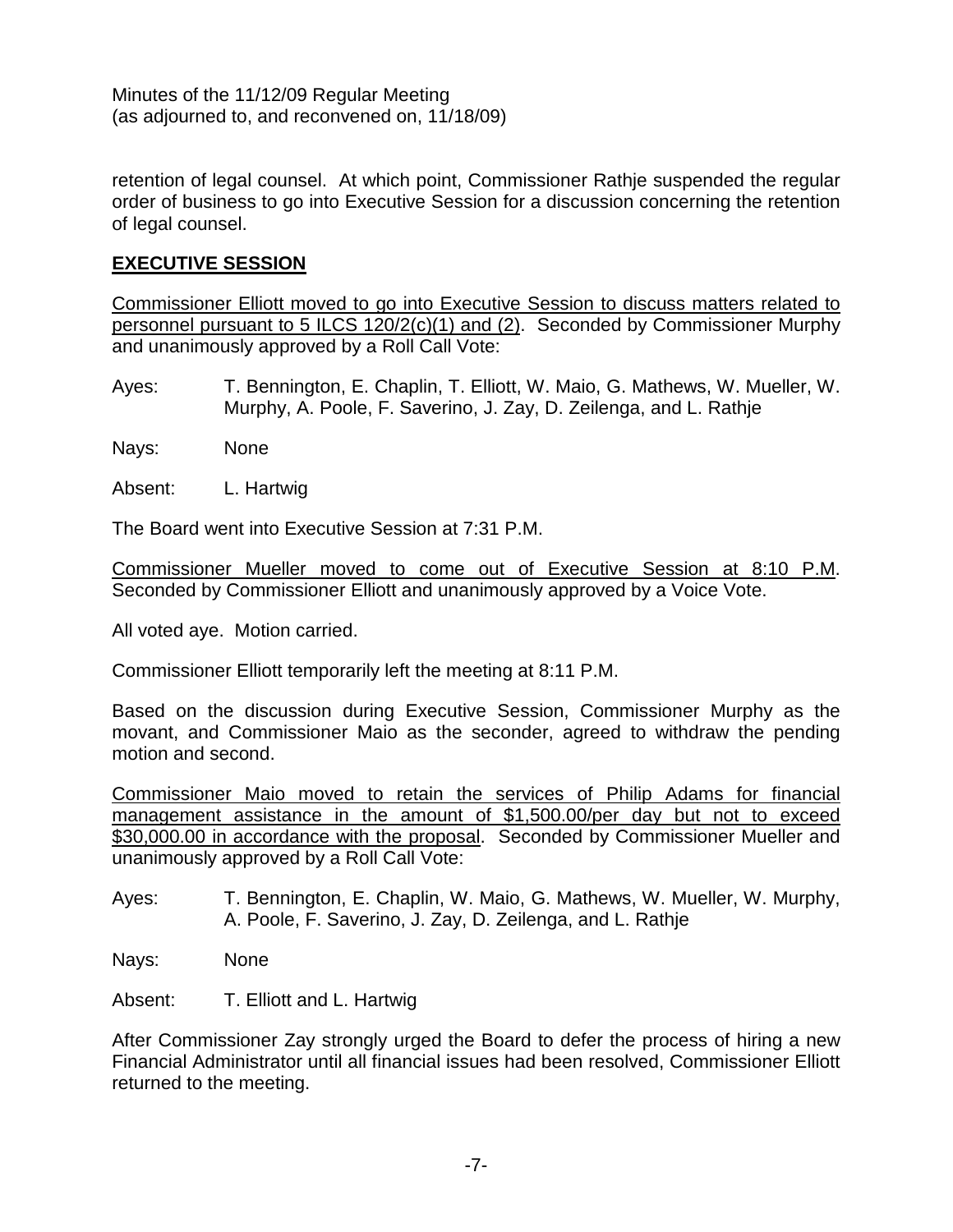Commissioner Zay noted how shaken he is with the Commission's current financial situation and stated how reluctant he is to take any of staff's recommendations. Commissioner Zay also suggested that perhaps one of the Board members should be involved, at the appropriate time, in the interviewing process for a new Financial Administrator.

Chairman Rathje polled the Board members and it was the consensus of the Commissioners present to defer the process of filling the position of Financial Administrator until further notice, at which point Chairman Rathje asked former Financial Administrator Skiba to explain the forecast to the Board.

Former Financial Administrator Skiba noted that if the intention was to abate the General Obligation Bond property tax levy in February 2010, based on a rough cash flow forecast, the Commission would have to do a short term borrowing or stop construction payments and immediately implement a \$0.22 to \$0.25 fixed cost rate increase on January 1, 2010, because the projection showed that sales taxes could not be used to support the water rate until the end of February 2010. Former Financial Administrator Skiba also noted that unless a Certificate of Deposit was withdrawn early, the operations and maintenance account was projected to be less than \$300,000.00 by December 31, 2009, and, by April 30, 2010, if there were no interim or permanent financing, the Commission was projected to have only \$1.2 million available for water operations and nothing available for construction contracts.

Commissioner Bennington inquired as to how much is outstanding in accounts receivable and about the payment schedule and Commissioner Zay inquired about the various loans. Former Financial Administrator Skiba explained that customer receivables have a contractual due date of 40 days from end of billing month; sales tax receivable is a function of when the state makes its distributions; the water quality loans are contractual long term receivables; the Chicago construction reimbursement is behind in billing and the Commission is working to get the bill out; and the expected Chicago receivable is limited to 10% of the water bill so only about \$400,000.00/per month would be received once this bill is issued.

Commissioner Maio requested that General Manager Martin re-confirm his affirmative answer to a question that Commissioner Maio asked November 12, 2009, and that Commissioner Maio requested be set forth verbatim in the minutes as follows: "Did staff provide to the Commission for approximately the last two years, financial recommendations for the Board to adopt, based on what is now known to have been faulty financial reports that they provided to the Commission?" General Manager Martin reconfirmed his positive response.

Commissioner Mathews requested detail concerning the location of Commission assets such as bank statements, and Commissioner Zay requested a copy of the Commission's revenue bond ordinance. Commissioner Chaplin inquired as to whether the funds have been reconciled and also noted that throughout the past couple of years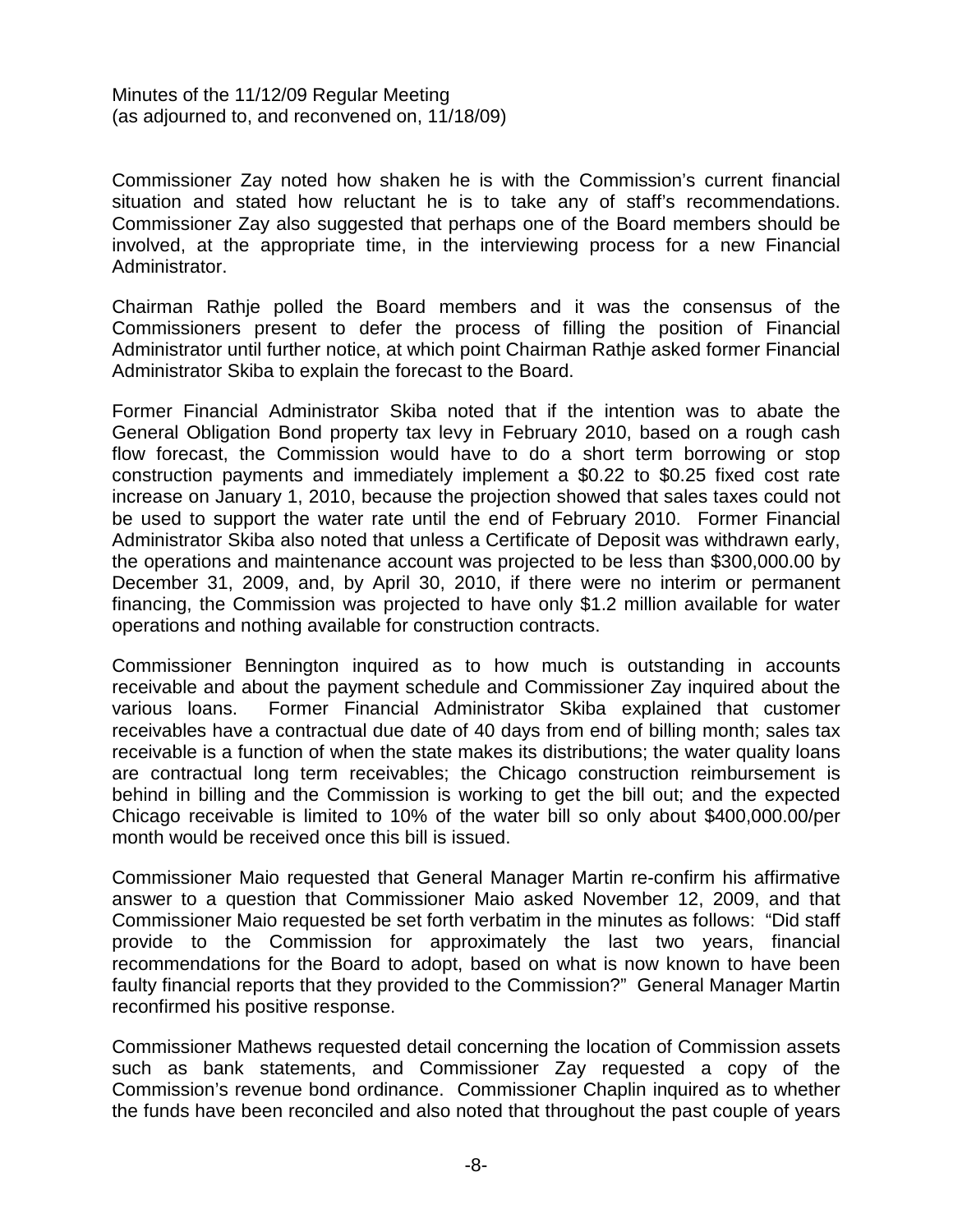some of the Commissioners had been asking staff to provide better financials for the Board to review. Former Financial Administrator Skiba stated that as of September 30<sup>th</sup>, everything had been reconciled and balanced, and welcomed all Board members to come in and review any financial information they wished.

## **TREASURER'S REPORT**

Treasurer Thorn presented the Treasurer's Report for the month of October 2009 which showed year-to-date receipts of \$40,899,190.44, year-to-date disbursements of \$59,759,569.21, and a cash and investment balance of \$49,841,085.09.

Commissioner Bennington expressed his gratitude to Former Financial Administrator Skiba for doing a great job and asked for an explanation concerning the calculation of the two certificates of deposits and the state treasurer's pool.

Former Financial Administrator Skiba identified the specific investments of the Commission and noted that Certificates of Deposits are collateralized with U.S. Obligations for deposit amounts in excess of FDIC coverage.

Commissioner Bennington moved to table acceptance of the Treasurer's Report. Seconded by Commissioner Zay and unanimously approved by a Voice Vote:

All voted aye. Motion carried.

## **MAJORITY OMNIBUS VOTE AGENDA**

Commissioner Zay requested that Resolution No. R-65-09 be removed from the Omnibus Vote Agenda for separate consideration.

Commissioner Muller moved to adopt the items listed on the revised Majority Omnibus Vote Agenda in a single group pursuant to the Omnibus Vote Procedures. Seconded by Commissioner Zay and unanimously approved by a Roll Call Vote:

## **Majority Omnibus Vote**

- Ayes: T. Bennington, E. Chaplin, T. Elliott, W. Maio, G. Mathews, W. Mueller, W. Murphy, A. Poole, F. Saverino, J. Zay, D. Zeilenga, and L. Rathje
- Nays: None
- Absent: L. Hartwig
- Item 1: Ordinance No. O-13-09: An Ordinance Requesting the Intergovernmental Transfer of Easement Rights for Access to the Winfield Metering Station 27A Site and Authorizing the Execution of the Partial Assignment of Private Roadway Easement Rights—"Majority Omnibus Vote"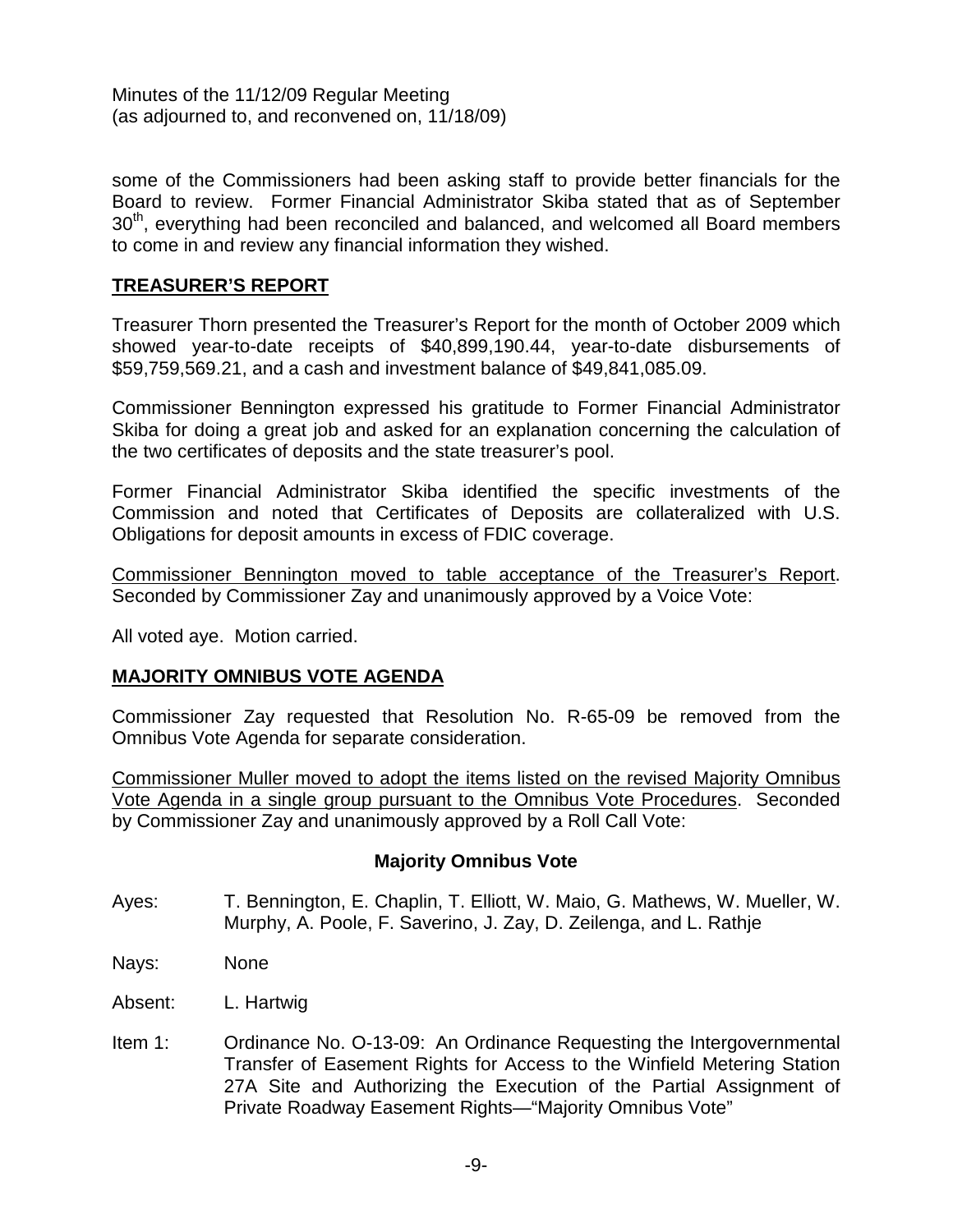Item 2: Resolution No. R-68-09: A Resolution Approving and Authorizing the Execution of the AT&T Customer Work Agreement for Project Number 7587433 for Emergency Generation Facility Related Distribution System Improvements—"Majority Omnibus Vote"

With regards to Resolution No. R-65-09: A Resolution Authorizing and Directing the Regular and Automatic Transfer of Certain Excess Account Balances to the General Account of the Water Fund, Commissioner Zay suggested adding a requirement for the Chairman of the Board or the Finance Committee to approve all excess account balance transfers. After Staff Attorney Crowley suggested deferring Resolution No. R-65-09 to the December meeting in order to give staff time to make the appropriate changes, Commissioner Zay moved to table Resolution No. R-65-09: A Resolution Authorizing and Directing the Regular and Automatic Transfer of Certain Excess Account Balances to the General Account of the Water Fund for consideration at the December meeting. Seconded by Commissioner Chaplin and unanimously approved by a Roll Call Vote:

Ayes: T. Bennington, E. Chaplin, T. Elliott, W. Maio, G. Mathews, W. Mueller, W. Murphy, A. Poole, F. Saverino, J. Zay, D. Zeilenga, and L. Rathje

Nays: None

Absent: L. Hartwig

## **SUPER/SPECIAL MAJORITY OMNIBUS VOTE AGENDA**

It was the consensus of the Commissioners that all resolutions be removed from the Omnibus Vote Agenda for separate consideration.

Commissioner Elliott shared his concerns with awarding a Contract for the Construction of Corrosion Protection and Control for the South Transmission Main (Contract TS-8/09) noting, as discussed at the October  $8<sup>th</sup>$  meeting, there was no urgency in completing the project and therefore the project could wait until next year. Commissioner Elliott commended staff for negotiating an overall cost savings, but suggested re-structuring the base price of the contract and then, if additional work were needed, to submit change orders for approval. Commissioner Maio asked what the outcome would be if the project was delayed six months to one year. General Manager Martin noted that the outcome depends only upon whether the water main were to break. Commissioner Zay strongly urged the Board to delay the project, stating that due to the Commission's current financial situation, no new projects should be approved at this time.

Commissioner Mathews moved to remove from the Agenda Resolution No. R-54-09: A Resolution Awarding a Contract for the Construction of Corrosion Protection and Control for the South Transmission Main (Contract TS-8/09). Seconded by Commissioner Saverino and unanimously approved by a Voice Vote.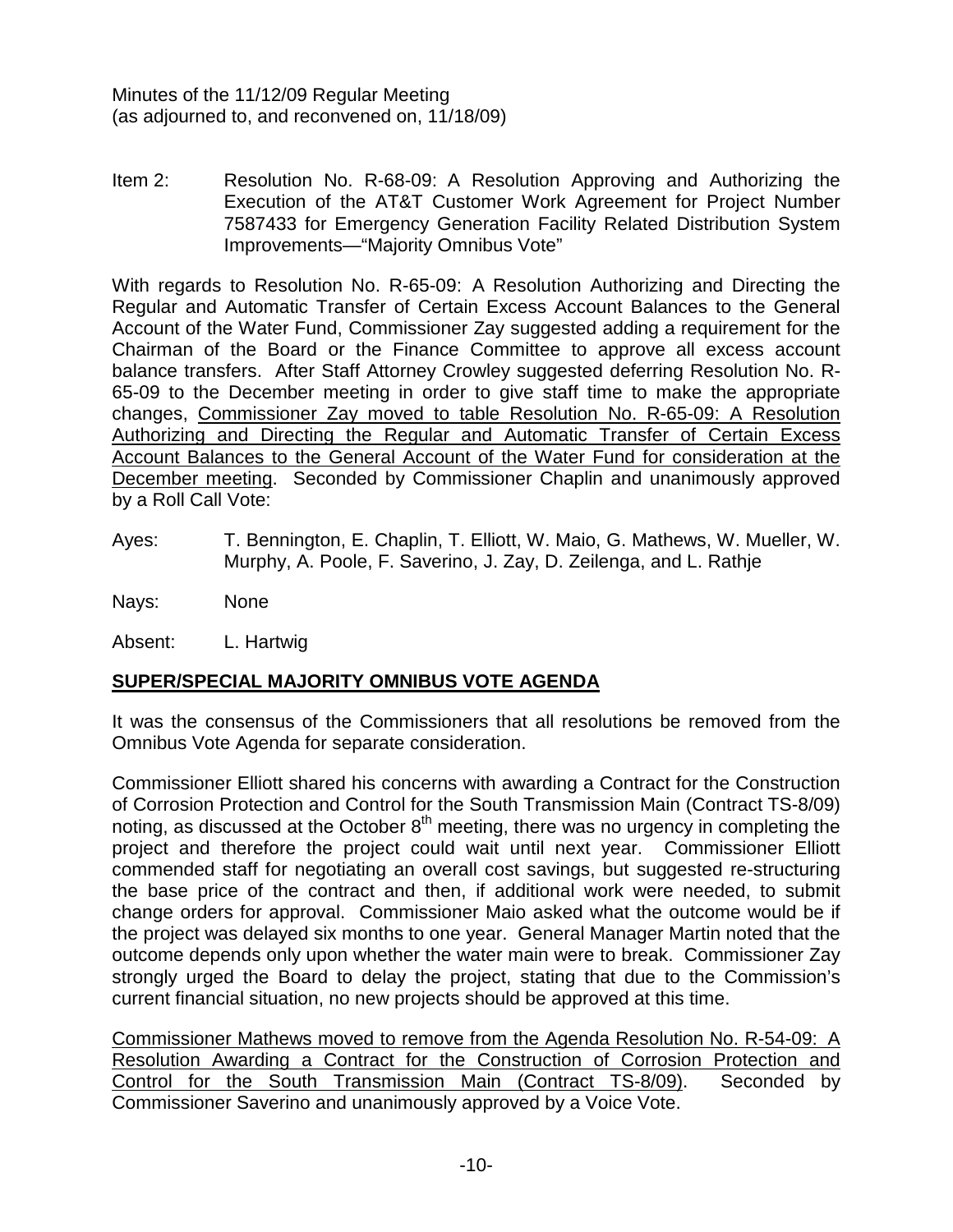All voted aye. Motion carried.

Commissioner Zay moved to adopt Resolution No. R-66-09: A Resolution Approving and Ratifying Certain Work Authorization Orders Under Quick Response Electrical Contract QRE-4/08 at the November 12, 2009, DuPage Water Commission Meeting. Seconded by Commissioner Saverino and unanimously approved by a Roll Call Vote:

- Ayes: T. Bennington, E. Chaplin, T. Elliott, W. Maio, G. Mathews, W. Mueller, W. Murphy, A. Poole, F. Saverino, J. Zay, D. Zeilenga, and L. Rathje
- Nays: None
- Absent: L. Hartwig

Commissioner Zay moved to adopt Resolution No. R-67-09: A Resolution Approving and Ratifying Certain Contract Change Orders at the November 12, 2009, DuPage Water Commission Meeting. Seconded by Commissioner Mueller and unanimously approved by a Roll Call Vote:

- Ayes: T. Bennington, E. Chaplin, T. Elliott, W. Maio, G. Mathews, W. Mueller, W. Murphy, A. Poole, F. Saverino, J. Zay, D. Zeilenga, and L. Rathje
- Nays: None

Absent: L. Hartwig

Commissioner Zay moved to adopt Resolution No. R-69-09: A Resolution Annulling the Award to D. E. Thompson Excavating Co. and Re-Awarding a Contract for the Construction of 30 Inch Diameter Water Main Relocation—75<sup>th</sup> and Washington Streets (Contract TS-7/09). Seconded by Commissioner Elliott and approved by a Roll Call Vote:

Ayes: T. Bennington, E. Chaplin, T. Elliott, W. Maio, G. Mathews, W. Murphy, A. Poole, F. Saverino, J. Zay, D. Zeilenga, and L. Rathje

Nays: W. Mueller

Absent: L. Hartwig

# **OLD BUSINESS**

With regard to the purchase of property and liability insurance coverage, Commissioner Zeilenga confirmed the total premium amount of \$480,570, and suggested to General Manager Martin to contact Nugent Consulting Group and check if they offer a payment plan.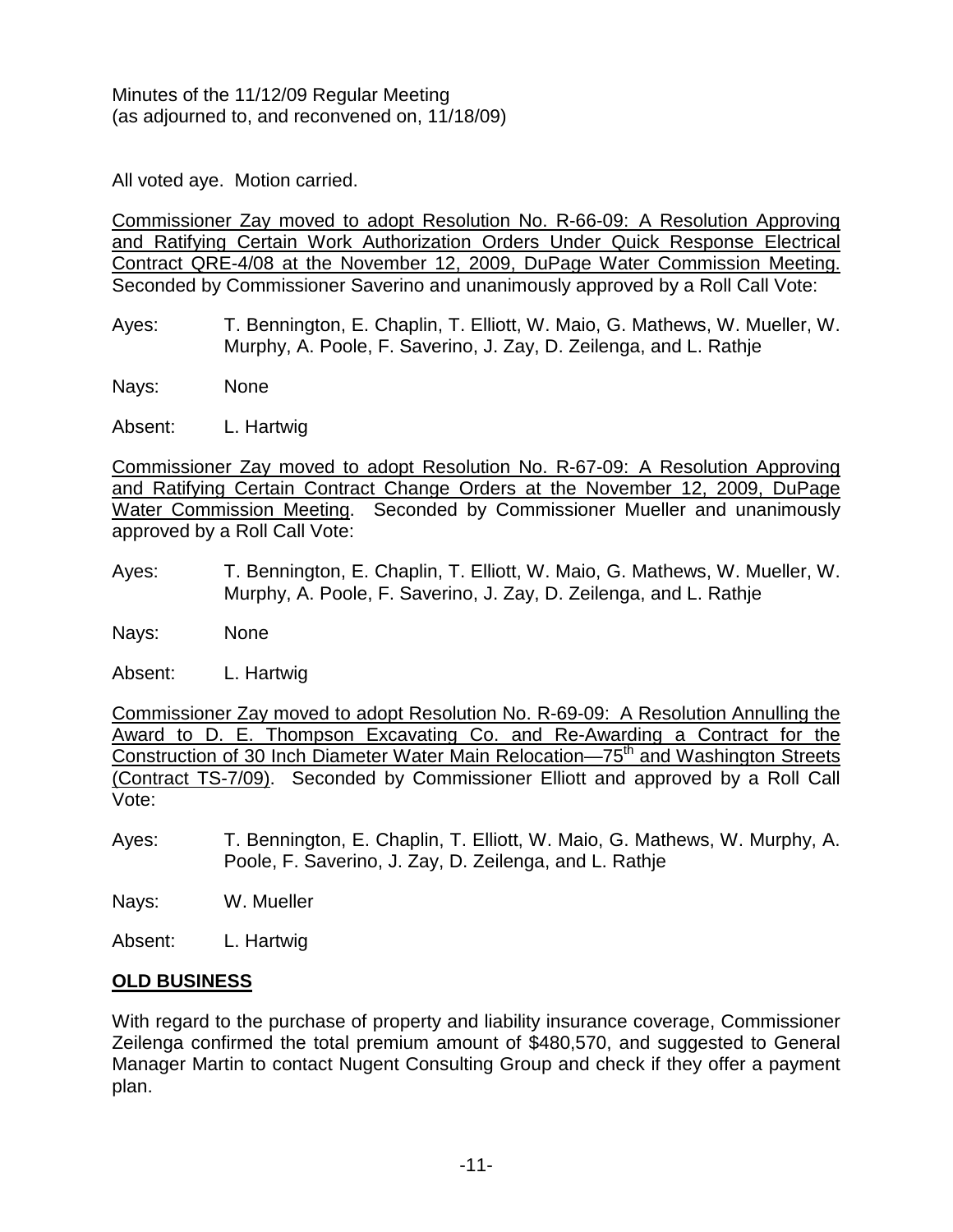Commissioner Mueller moved to purchase property and liability insurance coverage in accordance with the Insurance Proposal Analysis letter dated November 16, 2009, from Nugent Consulting Group, including storage tank liability coverage for above-ground and underground storage tanks, with a \$25,000.00 deductible, and a \$225,000,000 per claim limit on underground piping losses, for a total not to exceed premium of \$480,570, and to repeal all prior approvals in conflict therewith. Seconded by Commissioner Zay and unanimously approved by a Roll Call Vote:

Ayes: T. Bennington, E. Chaplin, T. Elliott, W. Maio, G. Mathews, W. Mueller, W. Murphy, A. Poole, F. Saverino, J. Zay, D. Zeilenga, and L. Rathje

Nays: None

Absent: L. Hartwig

With regards to the purchase of Pollution Liability Insurance, Commissioner Maio confirmed that the \$30,132.00 is the total cost for a three-year term. General Manager Martin noted he would also check with the Lexington Insurance Company regarding a payment plan.

Commissioner Zay moved to approve the purchase of Pollution Liability Insurance with Lexington Insurance Company for a three-year term at a cost of \$30,132.00. Seconded by Commissioner Elliott and unanimously approved by a Roll Call Vote:

Ayes: T. Bennington, E. Chaplin, T. Elliott, W. Maio, G. Mathews, W. Mueller, W. Murphy, A. Poole, F. Saverino, J. Zay, D. Zeilenga, and L. Rathje

Nays: None

Absent: L. Hartwig

With regards to the draft Audit Report for the Fiscal Year ending April 30, 2009, Former Financial Administrator Skiba stated that (1) he had added a subsequent event footnote, the text of which was provided to the Board on November 12, 2009; (2) because of the forensic audit discussion on November 12, 2009, the auditors are doing more work; and (3) the auditors raised a question concerning auditor independence in light of the proposed forensic audit that could result in a disclaimer opinion on the financial statements. As a result, Former Financial Administrator Skiba recommended deferring approval of the draft Audit Report at this time.

# **ACCOUNTS PAYABLE**

Commissioner Elliott moved to approve the Accounts Payable in the amount of \$3,201.89 subject to submission of all contractually required documentation. Seconded by Commissioner Zay and approved by a Roll Call Vote: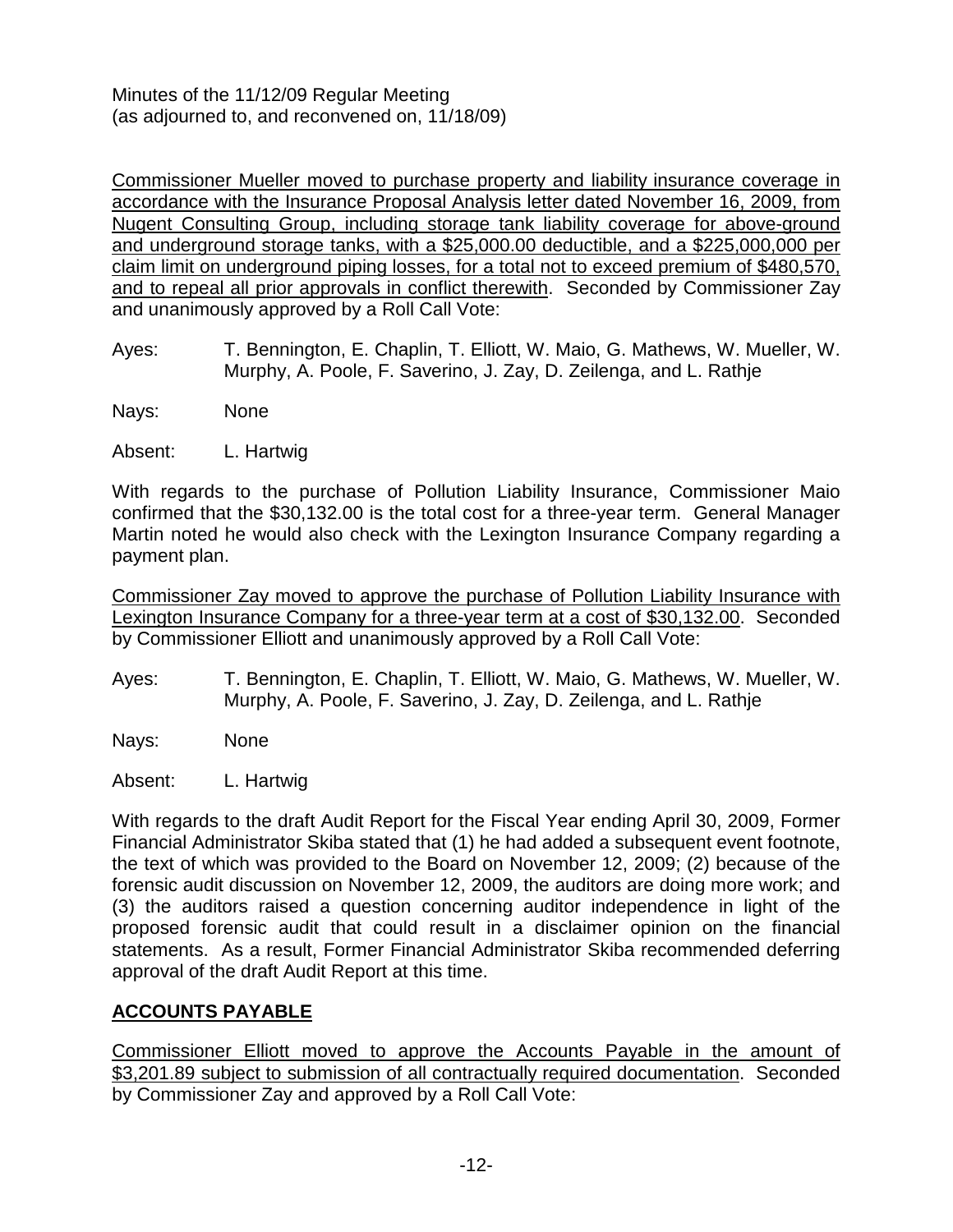Ayes: T. Bennington, E. Chaplin, T. Elliott, W. Maio, G. Mathews, W. Mueller, W. Murphy, A. Poole, F. Saverino, J. Zay, and L. Rathje

Nays: D. Zeilenga

Absent: L. Hartwig

Commissioner Elliott moved, subject to ratification at the next meeting, to retain the services of Jenner & Block LLP at a blended rate of \$500.00 per hour for all hours worked, including authority for Jenner & Block to retain accounting and financial consultants to assist with various finance and accounting matters, as requested by, and reporting directly to, the Board of Commissioners and to authorize the General Manager to enter into any required retention agreements. Seconded by Commissioner Murphy and unanimously approved by a Roll Call Vote:

Ayes: T. Bennington, E. Chaplin, T. Elliott, W. Maio, G. Mathews, W. Mueller, W. Murphy, A. Poole, F. Saverino, J. Zay, D. Zeilenga, and L. Rathje

Nays: None

Absent: L. Hartwig

With regards to the Accounts Payables, Commissioner Zeilenga asked if the Commission was under state obligation regarding payment terms.

Staff Attorney Crowley noted that most of the Commission's contracts, such as the construction contracts, have their own contractual payment terms which govern instead of statutory requirements but the invoices for the legal services of Holland & Knight have no such written contract.

Commissioner Maio requested that staff provide the Board, at the December or January meeting, with a report showing an evaluation of current projects, including an analysis of the Commission's right to reduce the scope of and/or terminate or suspend existing contracts and a breakdown of what the engineering repercussions would be if the projects were altered, eliminated, or suspended. After Commissioner Maio suggested the Board meet on a weekly basis for financial updates, Chairman Rathje took a poll of the Commissioners present and it was determined that the Board meet on a regular weekly basis every Wednesday at 7:00 P.M. at the Commission offices starting with the first Wednesday in December.

In referring back to retaining the legal services of Jenner & Block, Commissioner Bennington reminded the Board that the item was not listed on the Agenda and would need to be ratified at the next meeting and suggested calling a special meeting for Monday, November 23<sup>rd</sup> at 7:00 P.M.